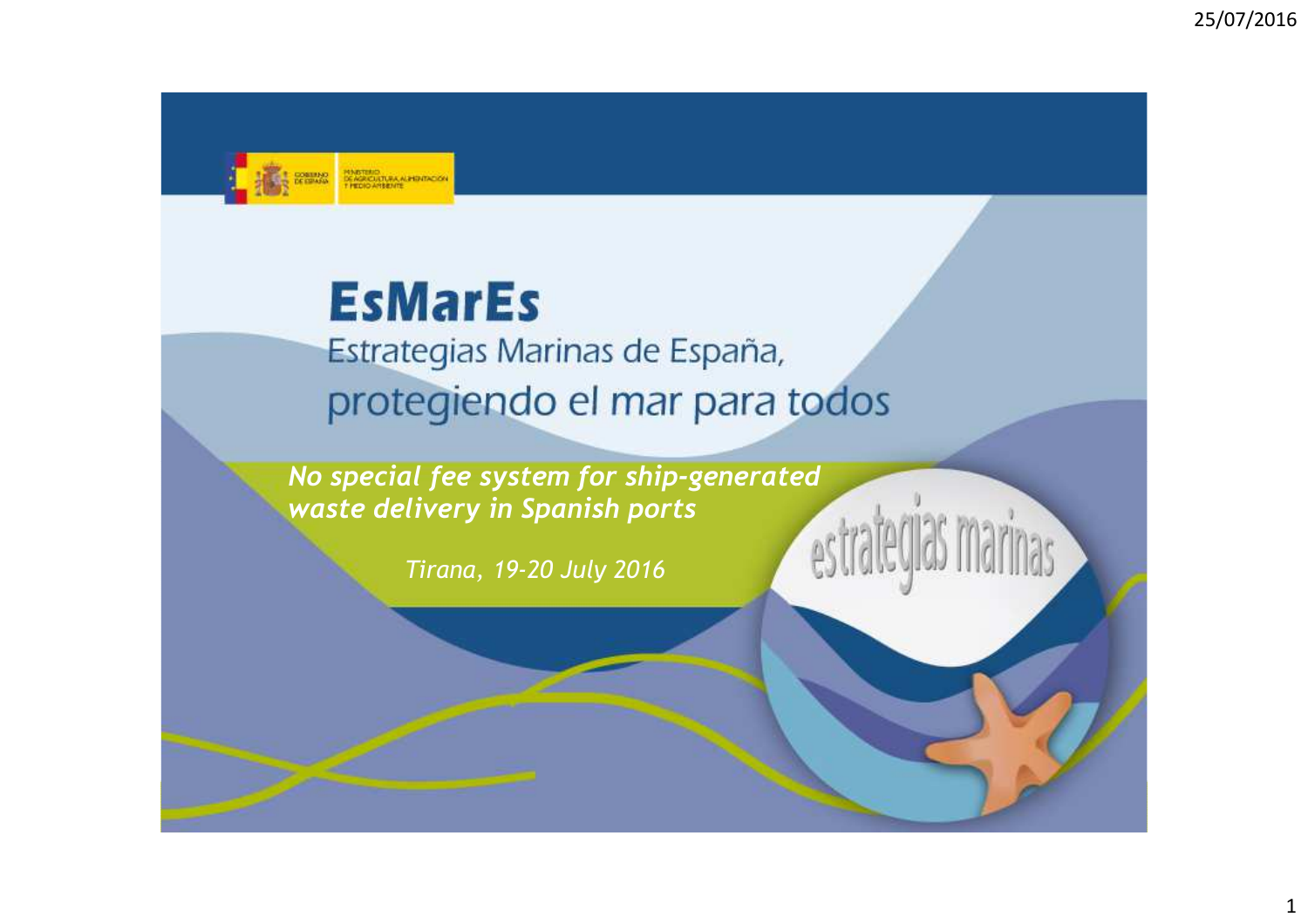



**No special Fee system for ship-generated waste delivery in ports** (Existing measure E000001 – Program of Measures – Spanish Marine Strategies)

> Competent Authorities: Public Agency Ports of the State and Port Authorities



Source: www.puertos.es

# **EsMarEs**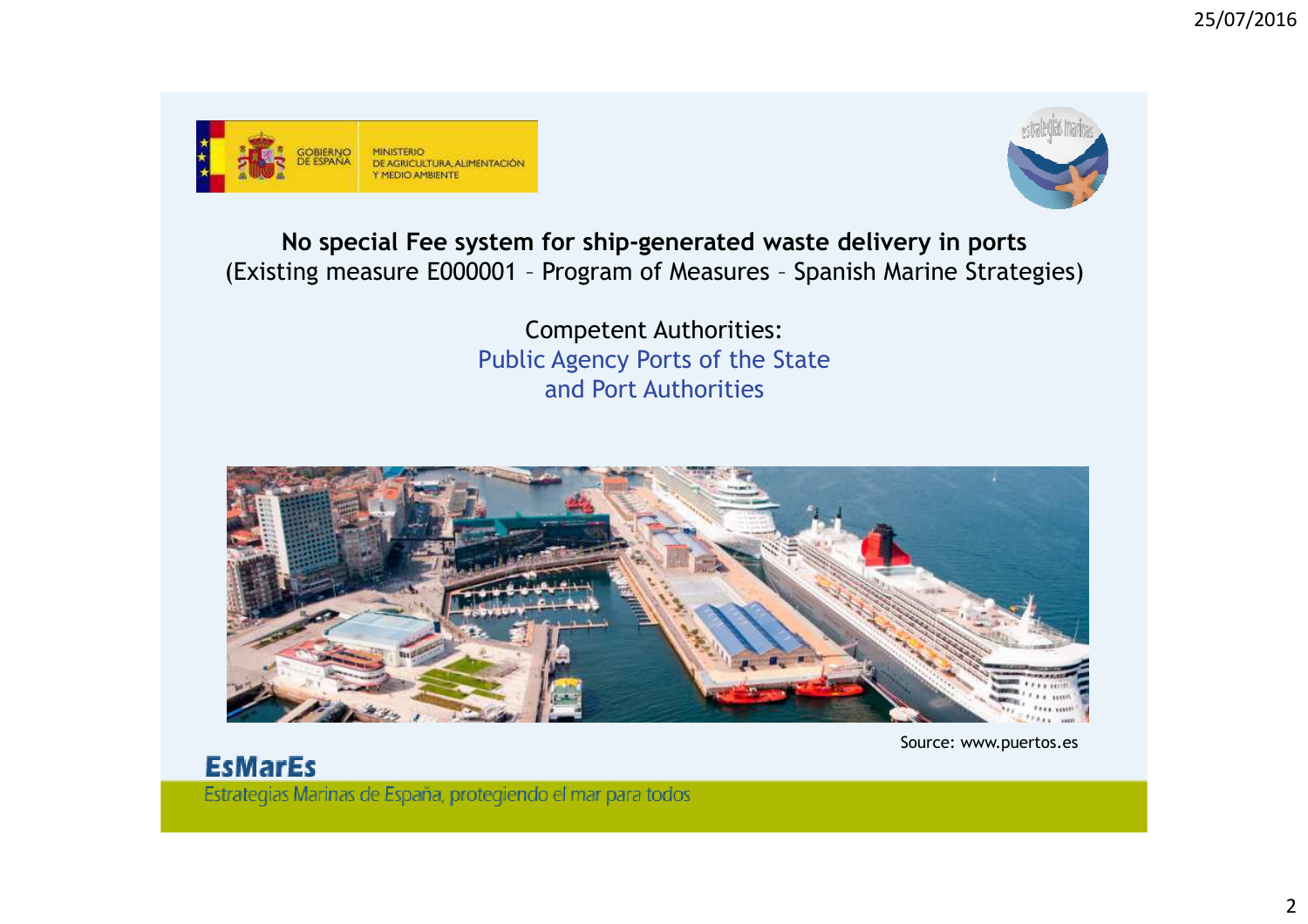





Spain has 8.000 km of coastline. It's geographical location has historically become strategic in terms of international shiping

The State-owned Spanish Port System includes 46 ports of general interest, managed by 28 Port Authorities, whose coordination and efficiency control corresponds to the government agency Ports of the State. This Agency is under the Ministry of Public Works, and is responsible for the implementation of the policy on ports of the Government

In Spain ports play an important linking role in the logistics and transport chains:

-they handle nearly 60% of exports and 85% of imports

 -this represents 53% of Spanish trade with the European Union and 96% of Spanish trade with third countries

Port activity contributes with 20% of transport sector's Gross Domestic Product (GDP), 1,1% of Spanish GDP. It generates 35.000 direct jobs and 110.000 indirect jobs

#### **EsMarEs**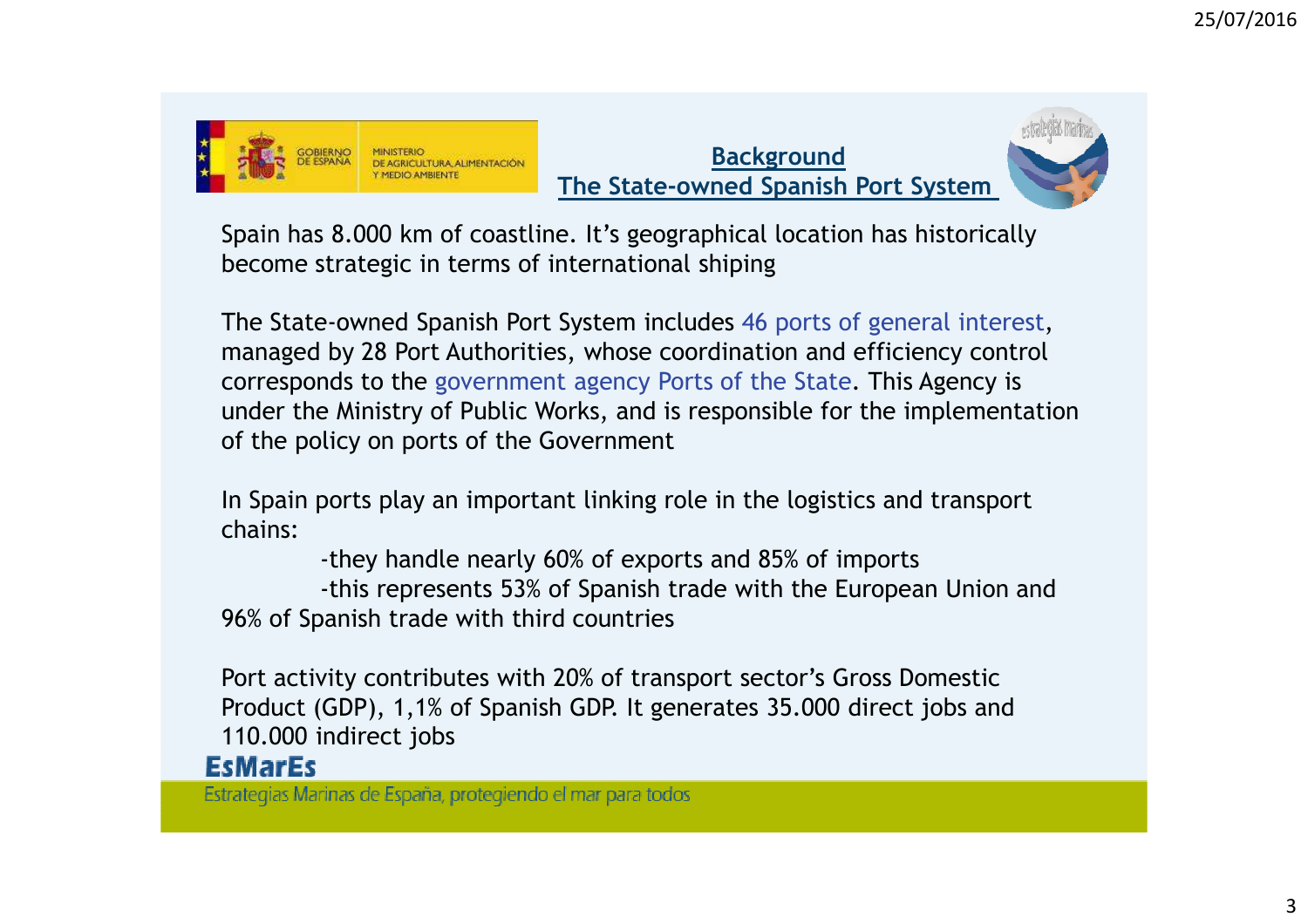





Annex V MARPOL Convention

Art.14 Prevention and Emergency Protocol: *Reception facilities, including facilities for pleasure craft, meeting the needs of ships, shall be available in ports and terminals of the Parties* 

Art 9.5. ML Regional Plan: *explore and implement to the extent possible ways and means to charge reasonable cost for the use of port reception facilities or when applicable apply No-Special-Fee system*

**Q PORT RECEPTION FACILITIES: any facility (fixed, floating or mobile)**<br>Canable of recojving ship generated waste or cargo residues capable of receiving ship-generated waste or cargo residues (including MARPOL Annex V)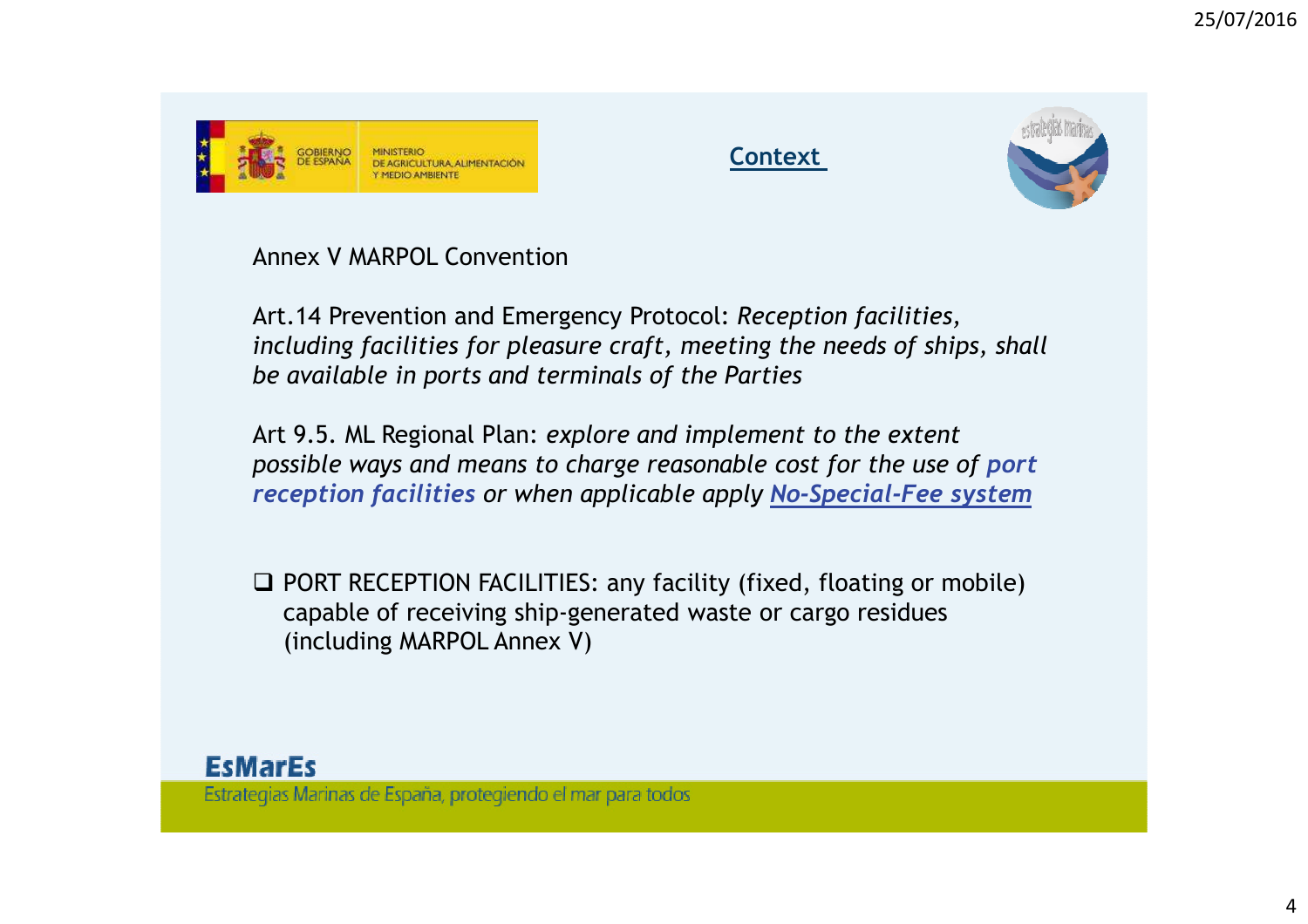



### *Directive 2000/59/EC of the European Parlimanet and the Council on port reception facilities for ship-generated waste and cargo residues*

 $\Box$  Aim: reduce the discharges of ship-generated waste and cargo residues into the sea specially illogal discharges by improving availability and into the sea, specially illegal discharges by improving availability and use of PRF

 $\Box$  Scope:

 $\Box$  all ships, including fishing vessels and recreational craft,<br>irrespective of their flag, calling at or operating with a pe irrespective of their flag, calling at or operating with a port of a Member State (exc. Warships, other on Government non-commercial service)

 $\Box$  All ports of the Member States normally visited by those

### **EsMarEs**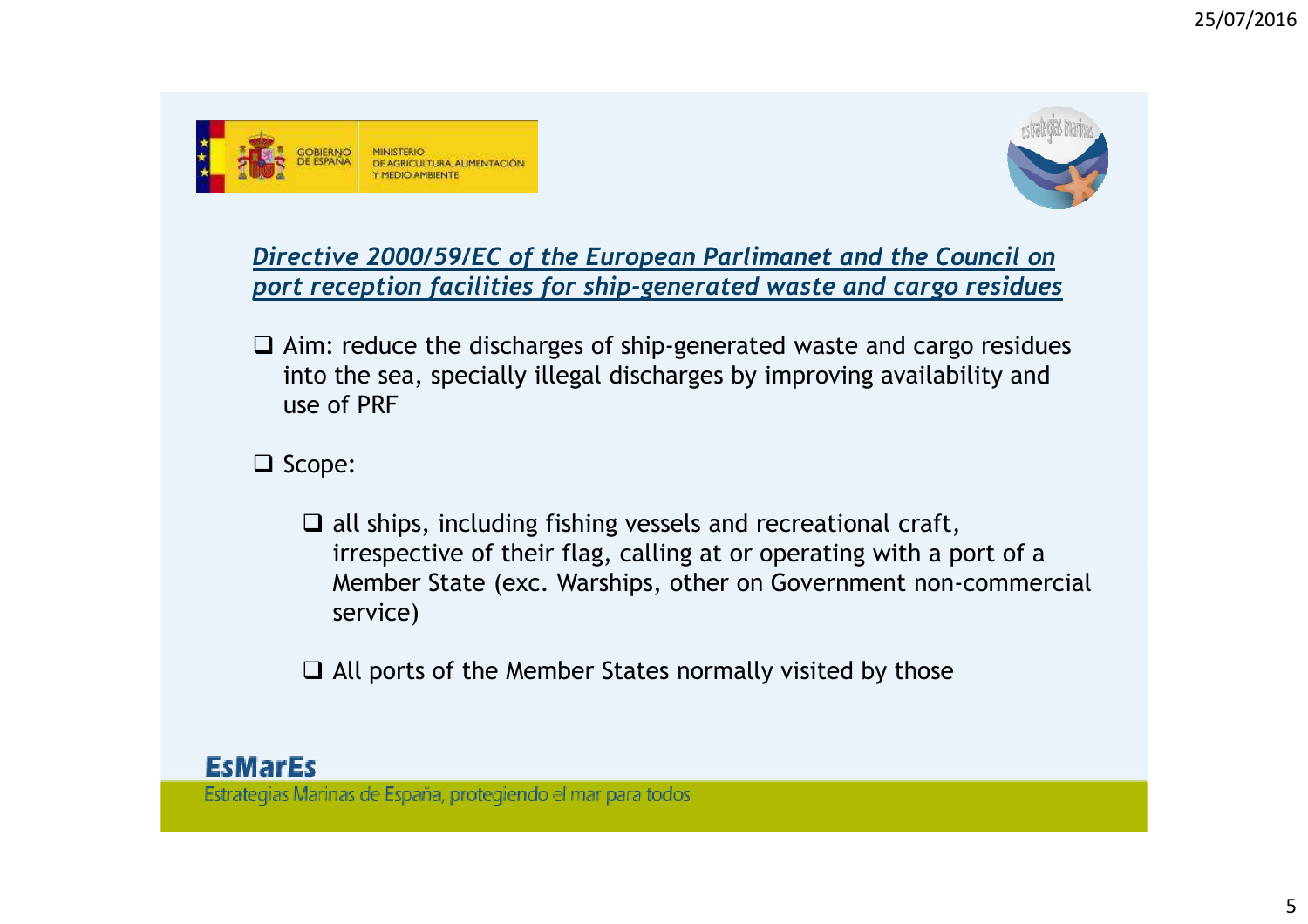



#### Requirements:

- $\Box$  Ensure the availability of PRF adequate to meet the needs of the ships normally using the port without causing delay to ships normally using the port without causing delay to ships
	- $\Box$  PRF capable of receiving the types and quantities of wastes from ships permally using that port ships normally using that port
	- □ Waste Reception and Handling Plan (detailed description of<br>reception procedures and charging system, procedures for r reception procedures and charging system, procedures for reporting inadequacies of PRF)
- $\Box$  Notification\* to the port authority 24 h prior to arrival
- **□** Obligation to deliver all ship-generated waste to a PRF before leaving the port the port
- $\square$  The ship may be subject to an inspection

\*excluding fishing vessels and recreational craft authorized to carry no more than 12 EcMarEc passengersEstrategias Marinas de España, protegiendo el mar para todos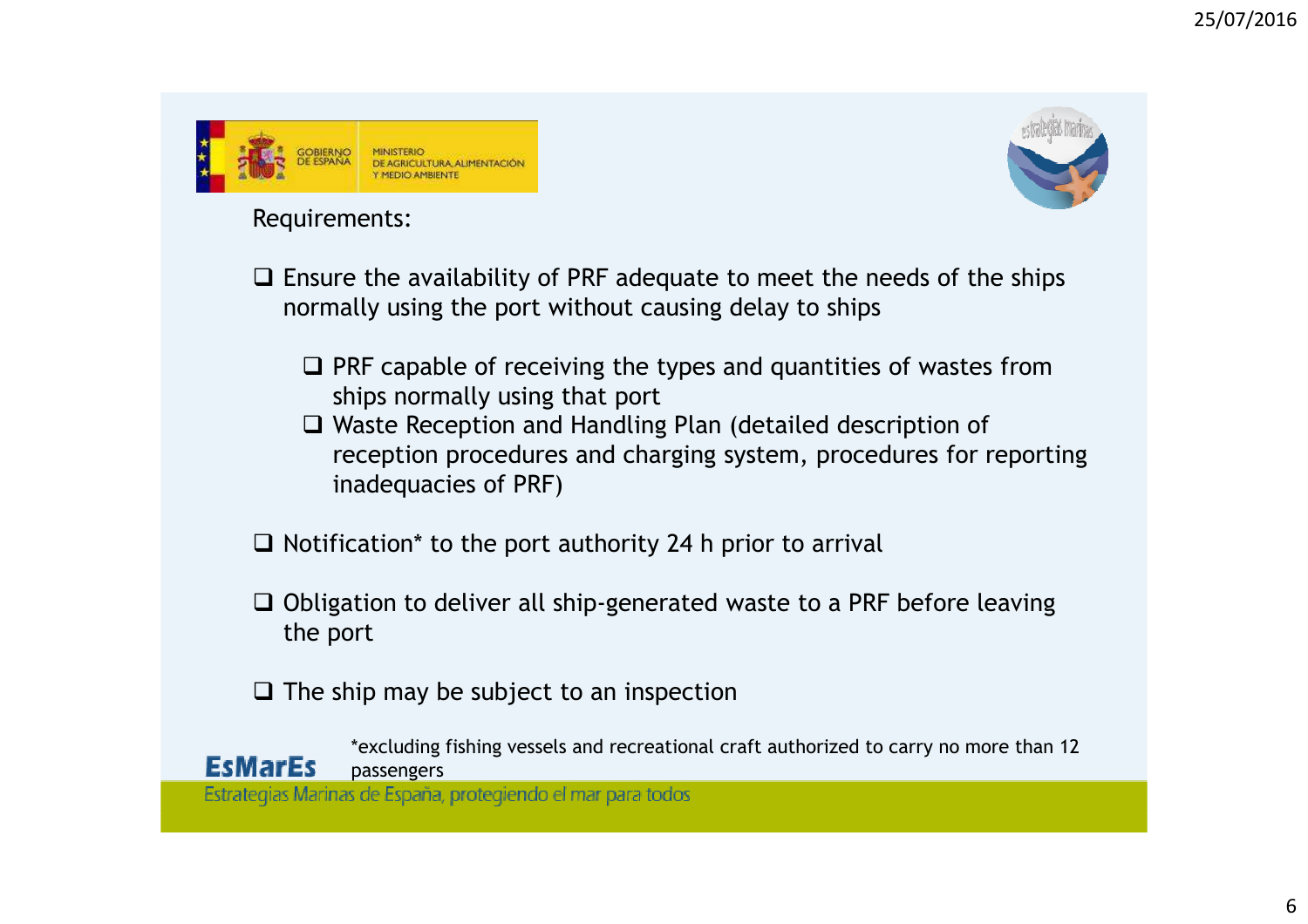



- The cost of PRF for ship-generated waste, including treatment and<br>disposal of the waste, shall be covered through the collection of a f disposal of the waste, shall be covered through the collection of a fee from ships
- The cost recovery system chosen shall provide NO INCENTIVE for ships<br>to DISCHARGE thoir wasto INTO THE SEA, Principles: to DISCHARGE their waste INTO THE SEA. Principles:
	- $\Box$  All ships shall contribute to the cost irrespective of actual use of the ppF PRF
	- $\Box$  The part of the fee not covered, if any, shall be covered on the hasis of types and quantities actually delivered by the ship basis of types and quantities actually delivered by the ship
	- $\Box$  Fees may be reduced if the ship demonstrate to have a good waste management on board reducing wastes generated management on-board reducing wastes generated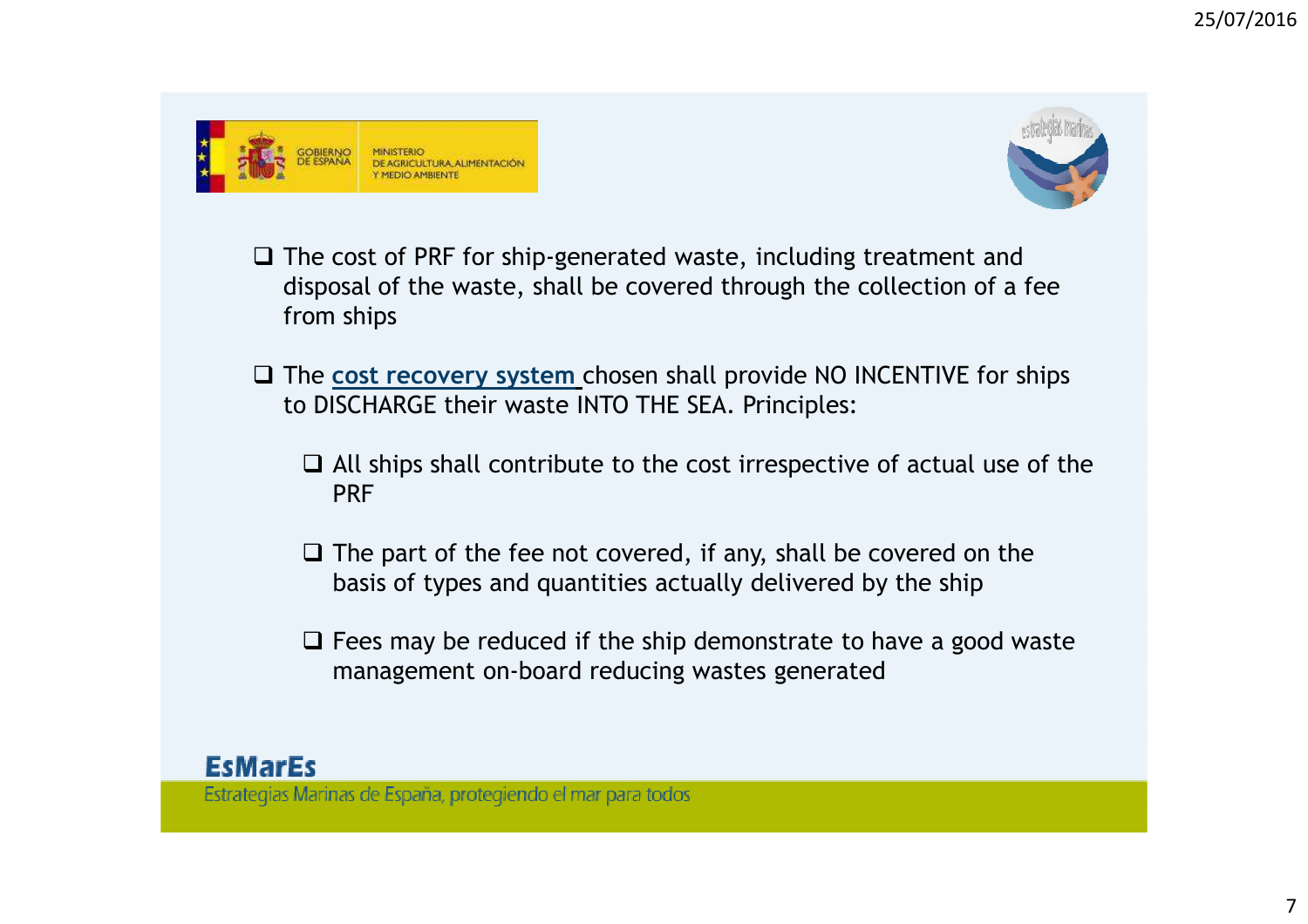



- $\Box$  Royal Decree 1381/2002 on port reception facilities for ship-generated waste and cargo residues, transposing Directive 2000/59/EC waste and cargo residues, transposing Directive 2000/59/EC
- □ Legislative Royal Decree 2/2011 (sectorial Law on Ports and Commercial<br>Shipping) Shipping).

Art. 132: COST RECOVERY SYSTEM: a **compulsory no-special-fee** is applied to ships visiting Spanish ports, irrespective of the amount of waste they deliver

- The fee gives them the right to deliver **all wastes** included in annex I and V of the MARPOL Convention with no additional cost, during the first 7 days at the port
- It is calculated referred to the size of the vessel (**gross register tonnage**) and not referred to the volume of wastes delivered

### **EsMarEs**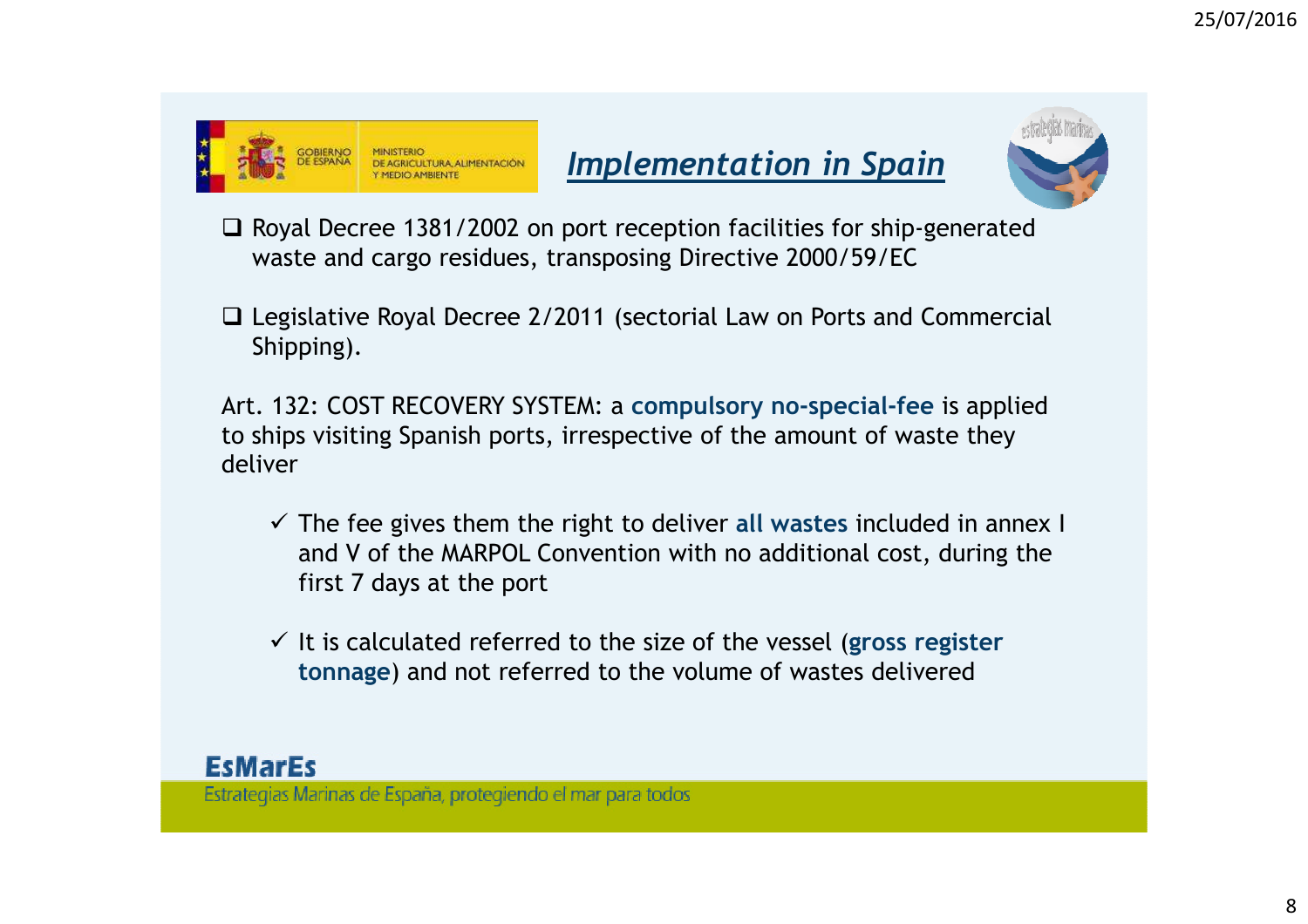



*Implementation in Spain*

 $\Box$  Calculation: Fee = R x coefficient

 $R = 80$  euros

#### Coefficients:

*0 - 2.500 GT = 1,5 2.501 - 25.000 GT = 6 x 0,0001 x GT 25.001 – 100.000 GT = (1,2 x 0,0001 x GT) + 12> 100.000 GT = 24*

 $\Box$  Exemptions:

- <del>√</del> Fishing vessels: daily fleet
- $\checkmark$  Recreational craft authorized to carry no more than 12 passengers

#### **EsMarEs**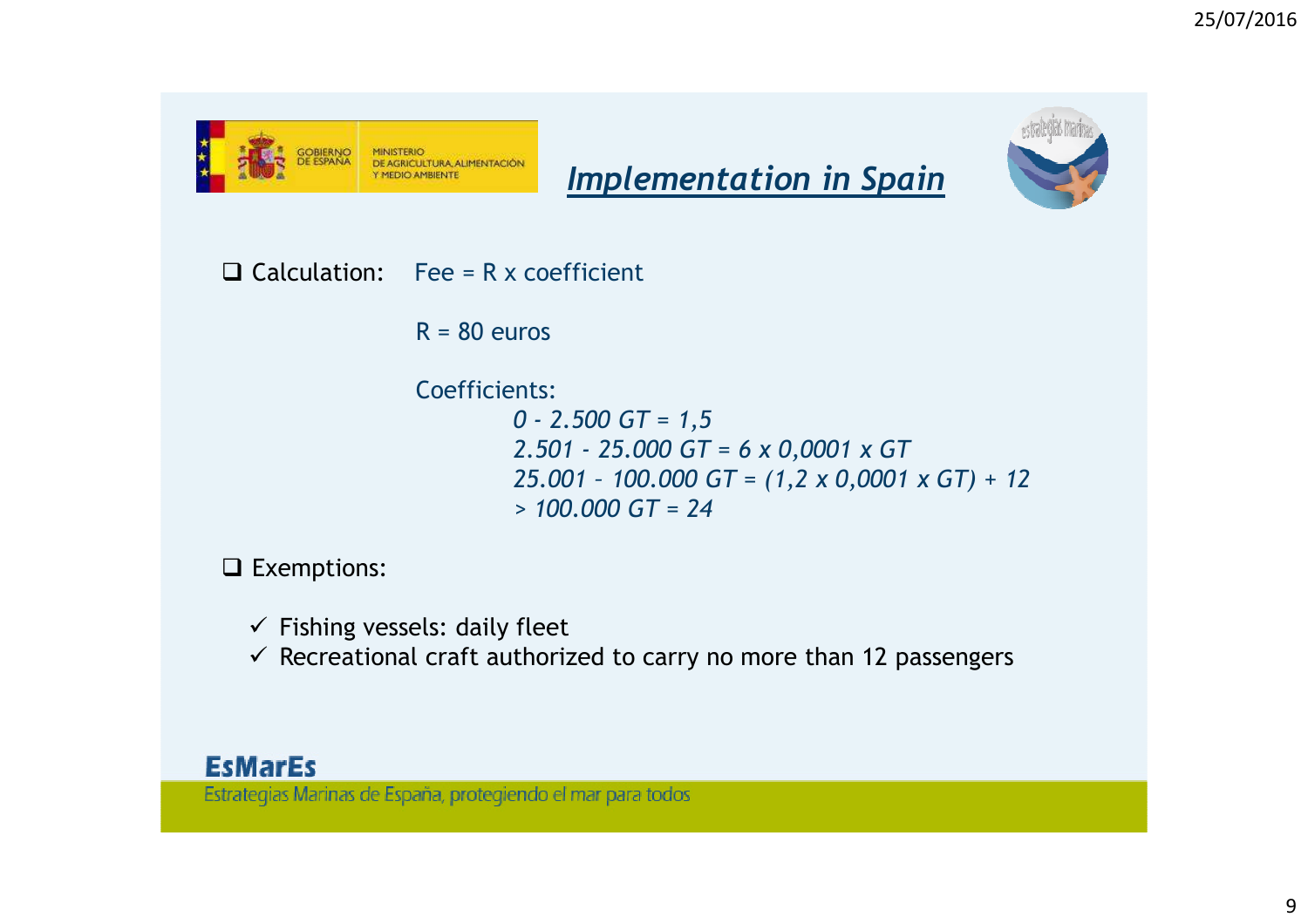





 $\Box$  There are some reductions in the fee that increase the incentive

- **20%** reduction for ships with a certificate from the Maritime Authority of reduced generation of wastes on-board
- $\checkmark$  specific reductions for regular short distance traffic, when all wastes<br>have been delivered in other part of the reute and the ship bes enough have been delivered in other port of the route and the ship has enough storage capacity:

100 x [1-(0,30/(n-1))]

n= average number of different ports visited in 7 days, provided that n≥2They pay the total fee in the port they are delivering their wastes

Up Other discounts per  $m^3$ , above a minimum volume of wastes delivered,<br>that the Pert Authority can decide in a framework of local competition that the Port Authority can decide, in a framework of legal competition among ports

### **EsMarEs**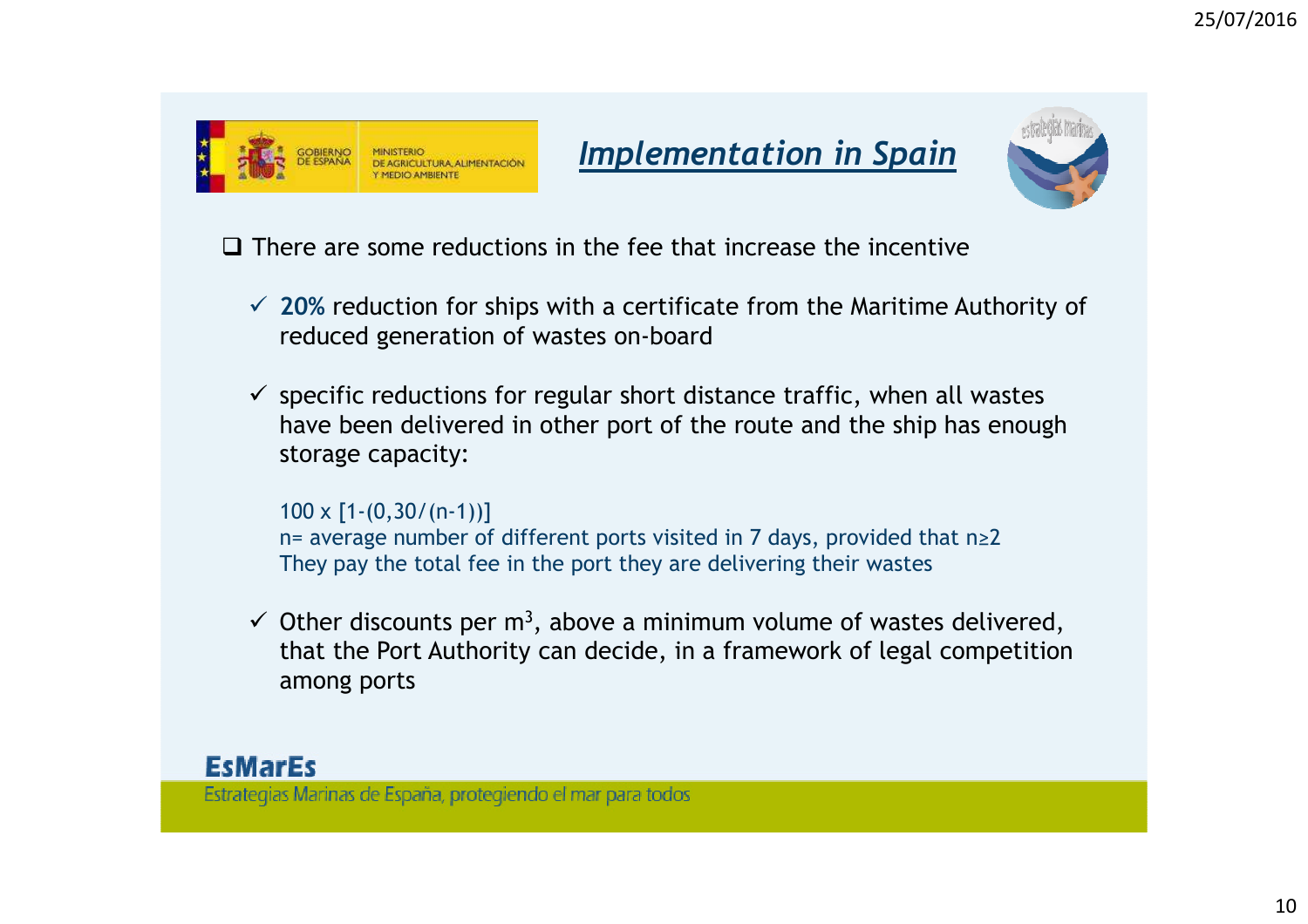



**I** In the whole State-owned Spanish Port System the quantities delivered have changed from  $\overline{50.000}$  m<sup>3</sup> a decade ago to numbers above 600.000 m<sup>3</sup> in presention. changed from **50.000 m<sup>3</sup>** a decade ago to numbers above **600.000 m<sup>3</sup>** in present time (including MARPOL I and V)

MARPOL Annex V wastes delivered (2014 data): **250.000 m<sup>3</sup> /year**

 $*$  Mediterranean ports: 145. 000 m<sup>3</sup> /year

 $*$  Canary Islands ports: 50.000 m<sup>3</sup> /year

 $*$  OSPAR area ports: 55.000 m<sup>3</sup> /year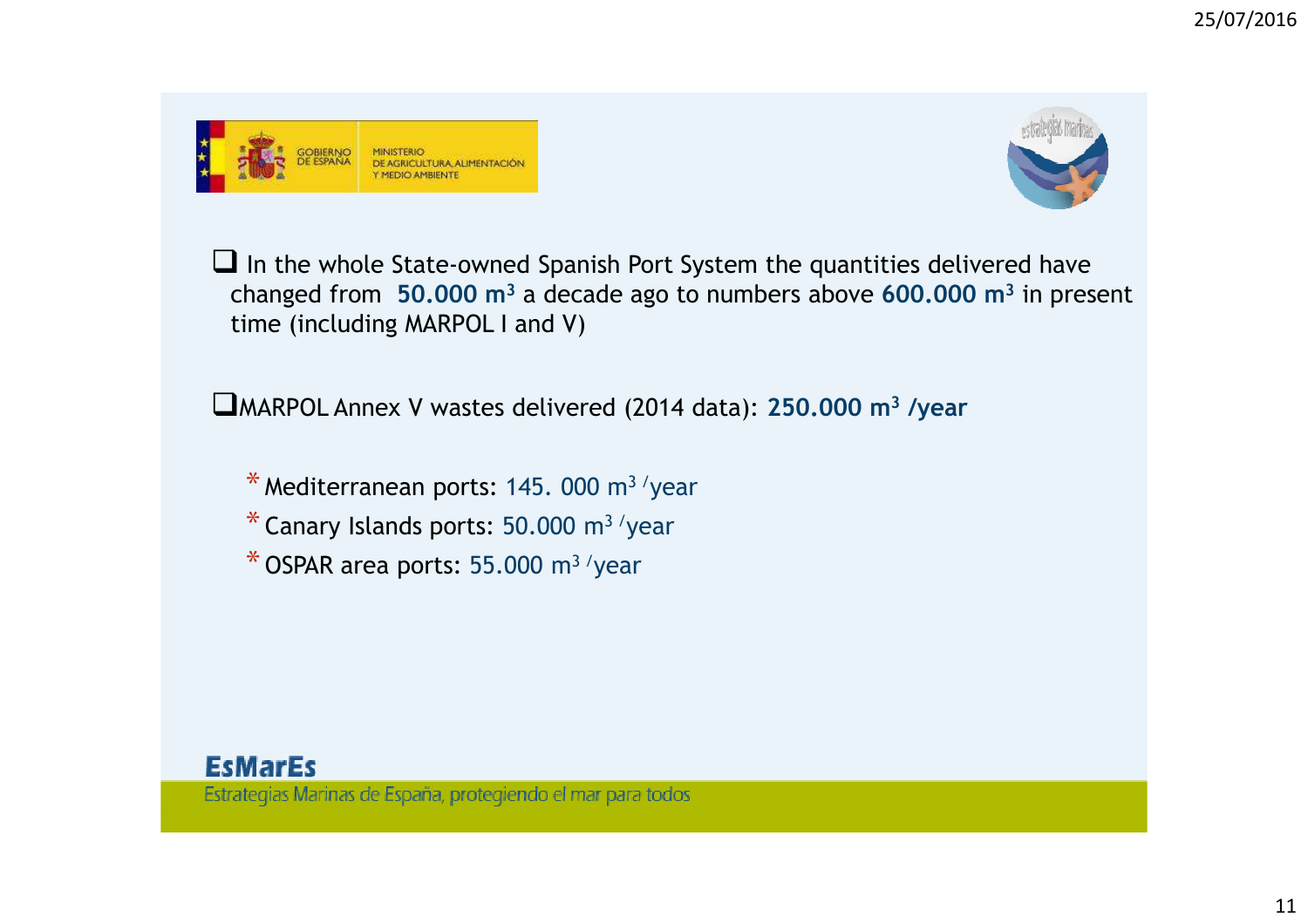





# MARPOL V

## Number of calls delivering residues



### **EsMarEs**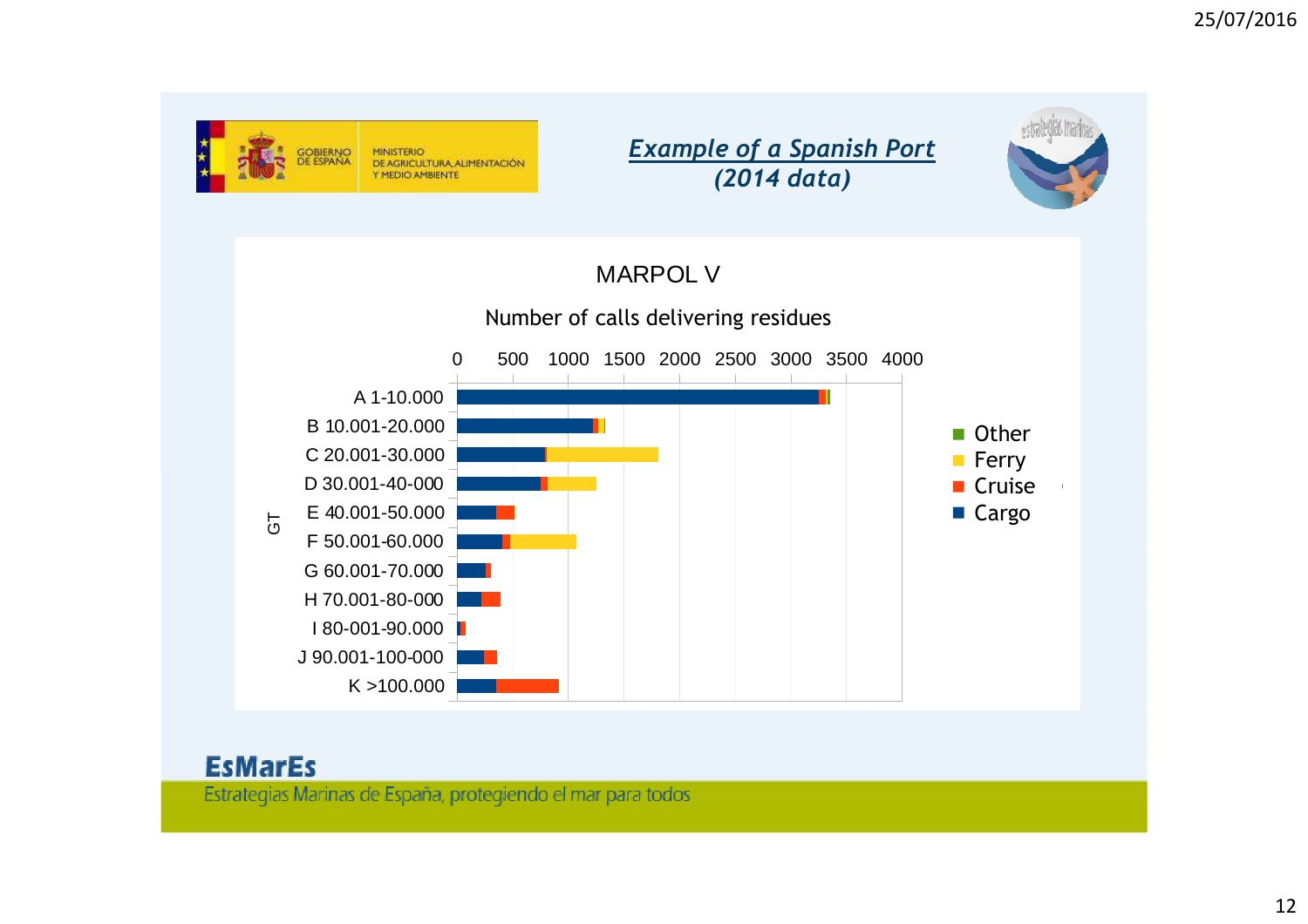

#### **EsMarEs**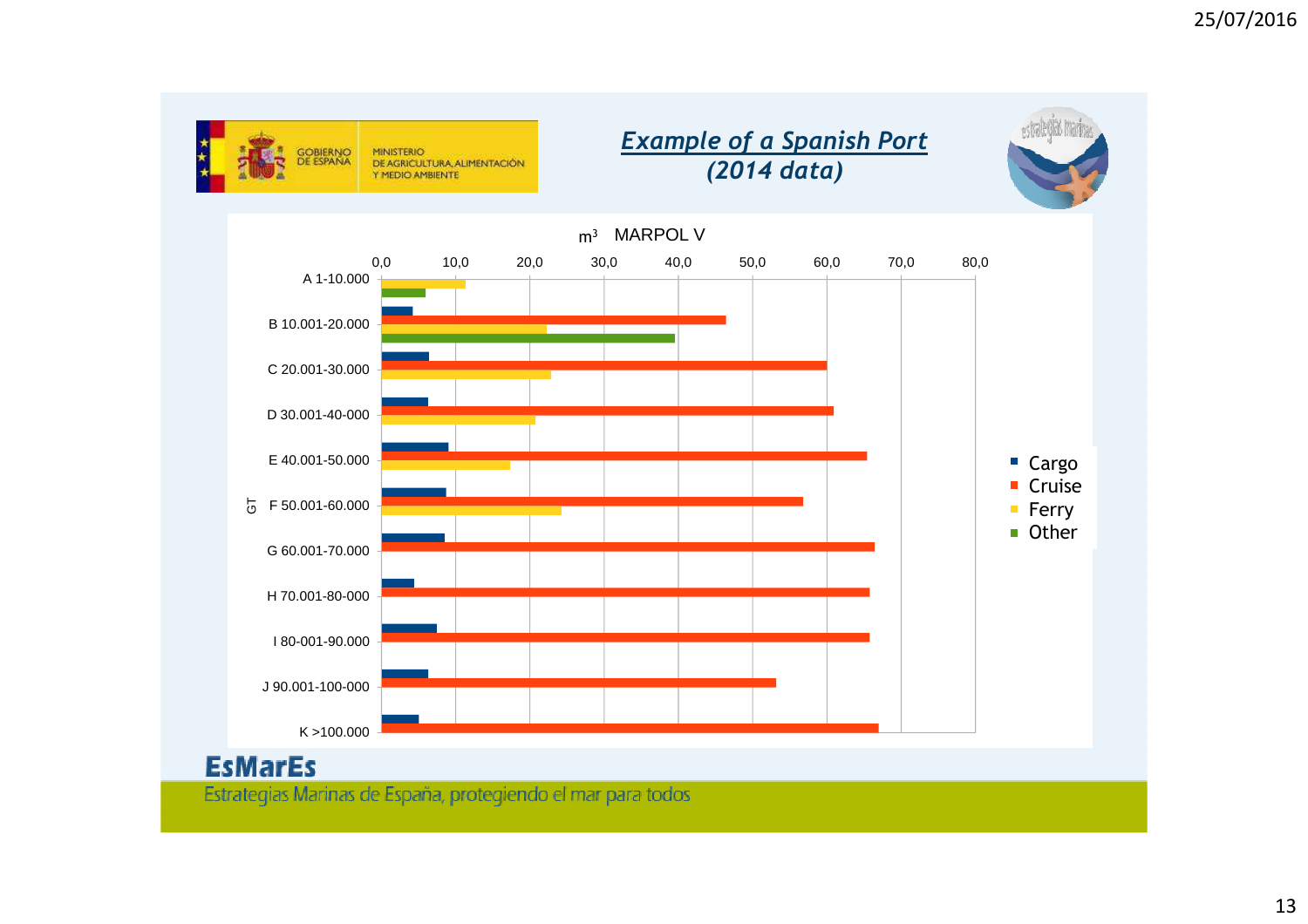



## **Extension of the no-special-fee system to the ports managed by regional authorities**(New measure BM1 – Program of Measures – Spanish Marine Strategies)

Ports of Catalunya is considering this concept, also with an exemption for recreational and fishing vessels)